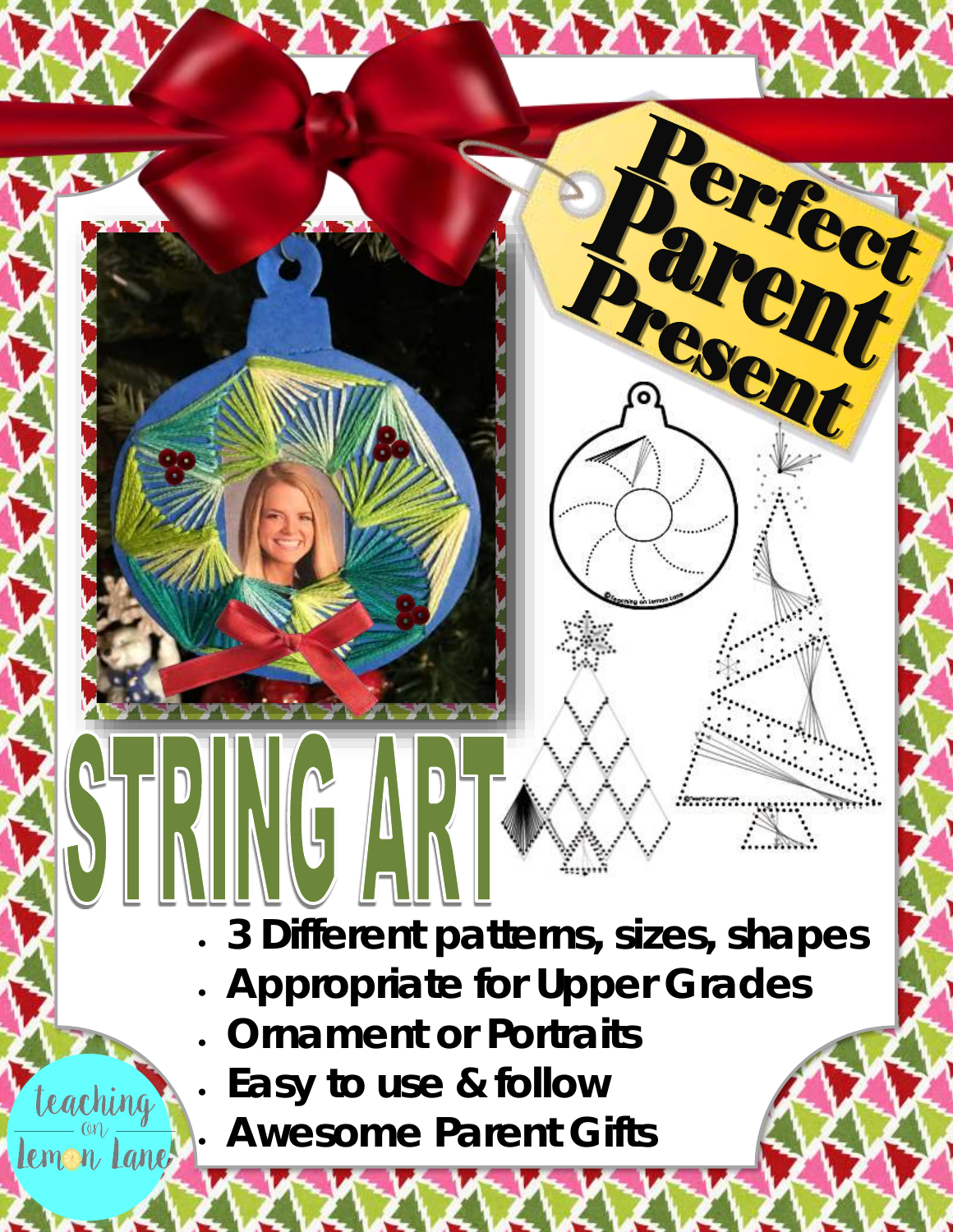

teaching

Lemon Lane

1. To create the ornament wreath with student photograph peeking through. Begin by cutting out the ornament.

2. Next cut out the center circle. This works best to have students fold the [ornament in 1/2 and make a small cut](https://www.teacherspayteachers.com/Store/Teaching-On-Lemon-Lane)  in the center. Then fold ornament in half the ther way and creating an-

Situdents are the preside to his rescissors and more easily cut around the inner circle. \*\*\*\*Warn students not to cut beyond the inner circle line. If they do they risk the pattern holes ripping and connecting to the center. \*If his happens im y se the art on the pattern de ment to repair.

4. Next, students will use a push pin, to poke through the patterns holes. This



other small sit.

will prevent poked fingers and make it easier to see the pattern from the other side.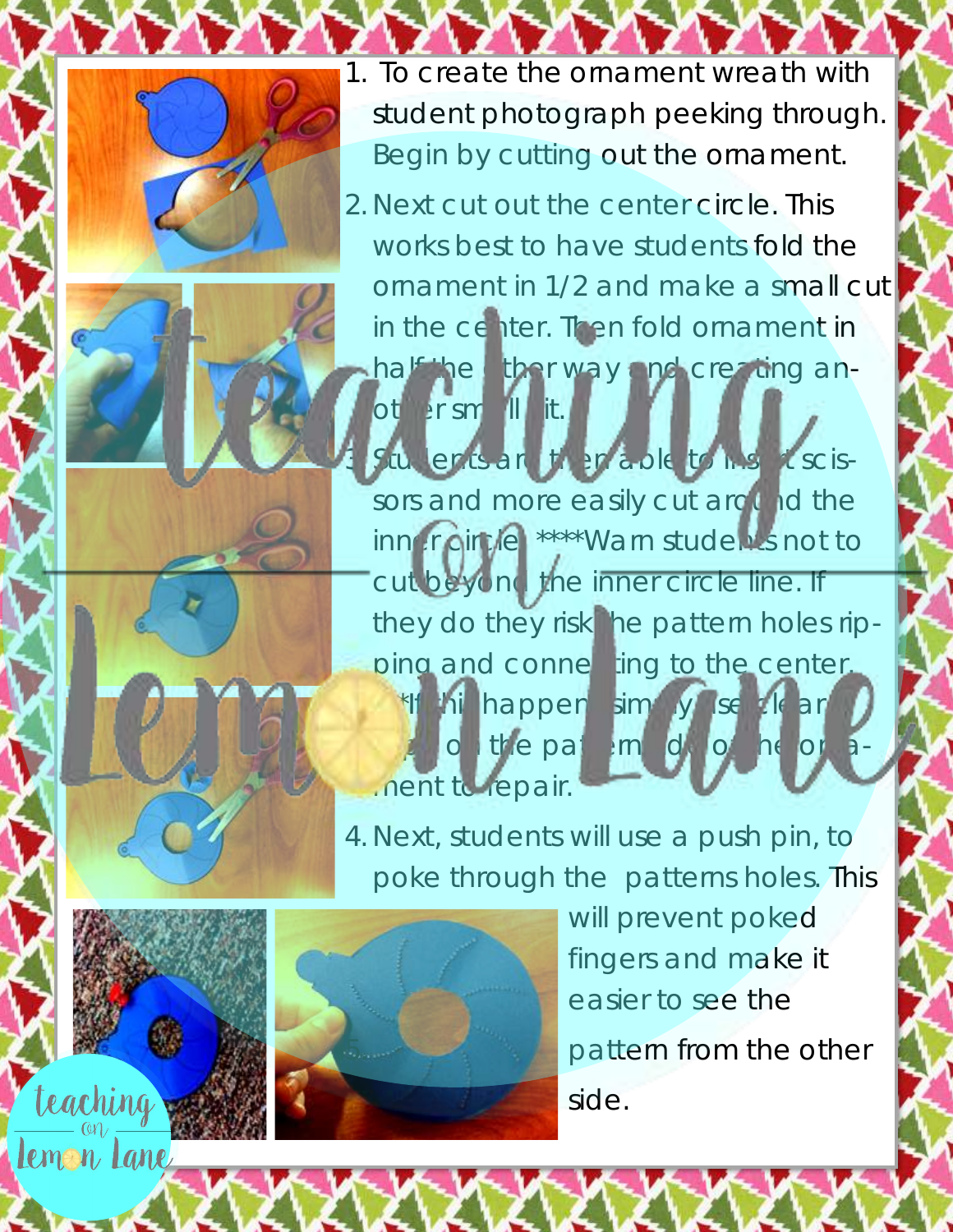

teaching

Lemon Lane

- 1. I start each student with their own embroidery thread. \*\*I have different shades of green available so they can do one shade of green around one way and a different shade the other way for a nice contrast. Have the students find the loose end of the embroidery thread. I have the students slowly pull out about 1 and 1/2 arms length to work with.
- 2. Point out embroidery thread is made of 6 separate strings. Have the students separate the 6 strings in their hand, pinching a group of 2 strings in one hand and 4 strings in the other.
- 3. \*\*\*Point out emproidery thread likes to knot!!! Have the students hold the string way from them allowing the string to hang to it's

entire length will housing any interruptions in the  $4.4$  kents will overland carefully subarate their 2 strands **from the strands.** 

re giving students hor needle I nake the intake an 'oath" to not poke themselves, poke others, put needle through their skin, put needle in their desk...etc. I have a special magnet on the whiteboard that students must place their needles on inbetween work times, if you do have students place them in their desk have theim at least stick them in a bar eraser...etc. THEY WILL LOSE TRACK.

to the 1e2 strands "stick" together better.

6. Students will always use two strands of thread on their string rt. Have the students thread their needle. \* It helps to wet one

> su the students ve a ng til, a la ort after the their needle. . . . lell students their net their short

should always be 1/4 the size of their long tail. One of the most common mistakes is that students will lose track of their short tail and it will become apart of the stitches. This can cause knots, and other trouble. Using the lines on the pattern, students will go down the first "main hole" always starting on the pattern side of the ornament.

8. After pulling the string through have the students tape their long tail on the pattern side of the ornament. Make sure they don't cover any of the holes when they tape it down.

9. Students will then go up through the other side of the pattern on the top diagonal hole. \*\*Lines on the pattern will show this. Pull needle through, then back down the "main hole. Continue onto the next top diagonal hole directly to the right, and back through the main hole...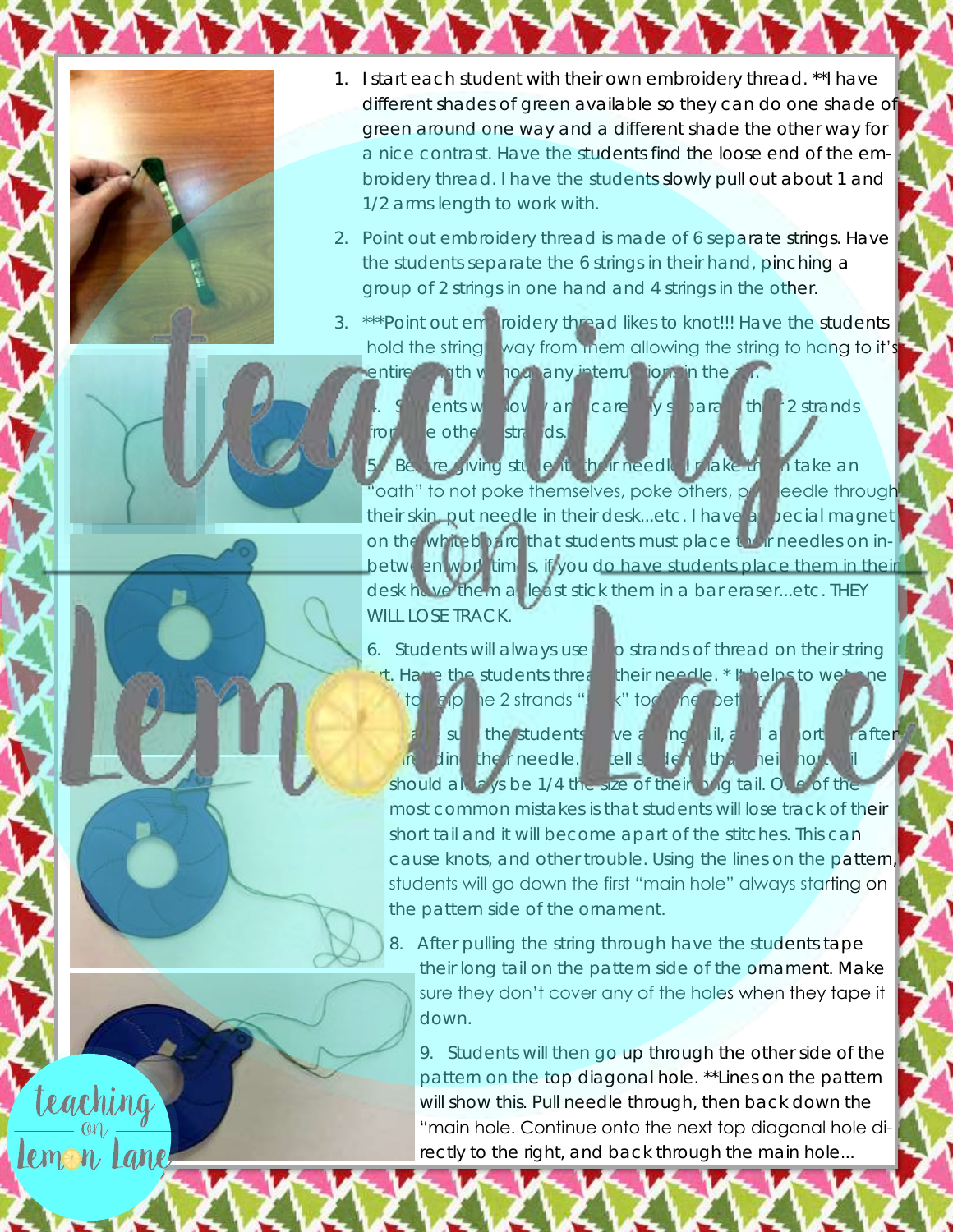

teaching

Lemon Lane

- 1. Continue this pattern, always going back down the "main hole" until the first fan shape is finished.
- 2. Then use your thread to either go down or up [the next, "main hole." This will be the hole to the](https://www.teacherspayteachers.com/Store/Teaching-On-Lemon-Lane)  right of the main hole you just finished with. You will then begin a second fan shape repeating the pattern. Start with the top hole to the right
	- diagonal of the main hole and go back through the nain hole...etc. \*\*Making sure you are aware of a unit not tail, and its ways 1/4 of the langth of your long tail.
- 3. Continue this pattern until you run of thread. Remember you always need to tape on the pat ern side, once you don't have enough to make it back to the pattern side, unthread your needle, cut off any excess string, and tape down what is left of  $y$  ur thread making sure to pt cover any of the holes. 4. The ad simply grab the thread of 4 strands

to two separate threads made up of two strands. Thread your needle, and you are ready to begin again.

 $\tan y$ ou put to the  $\tan y$  side. Separate the strands in-

5. Next, go down the main hole you left off on from the pattern side. Pull your thread through and tape your long tail on the pattern side. Go back up through the hole that you left off on, and continue the pattern.

6. You will continue to do this until you have completed all of the bottom fan shapes around the wreath.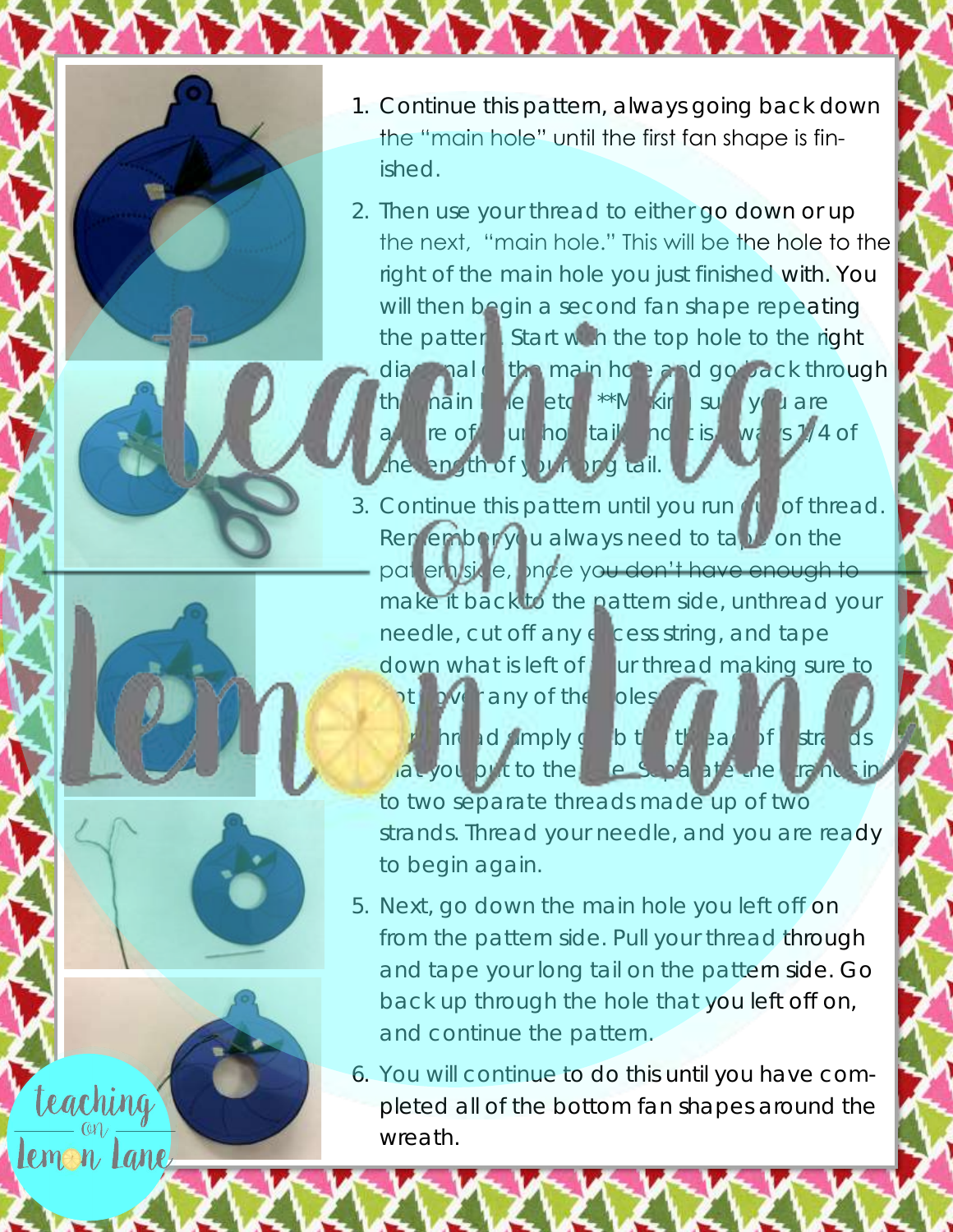- 1. Once you have completed the pattern all the way around the bottom circle, you will then repeat the pattern the alternate direction using a different color. I simply have the students trade colors with a friend.
- 2. The lines on the pattern will guide you again as you start this pattern. The top diagonal hole will become the new main hole as you go the alternate direction. You will go back through the holes that you have already used, and loop back to your new top "main" hole.

3. Continue this pattern around the rest of the ornament. Taping the tails on the threads of your pattern side as you go.

Once your entire or nament has been completed you will but one state blank ornaments. This will be used as the ck your ornamento deall you wo has hip on the attern-side. You will so be gluing you students photo to the is orname

5. Once your photo is glued to the center of the bank ornament simply glue both ornaments together sandwiching them so your picture is seen through the center, and your pattern side is hidden.

6. I then have students embellish heir ornament using a red ribbon bow, sequins, red beads...etc. I then have stuuse a pull hpin to put a

teaching

Lemon Lane

a contament hook to ough **Students wrap the set using tissue paper** and bring them nome to share with their families. Students are thrilled with these because of the time and dedica-

h etc of the ornanet, and

tion that they put into their ornaments. ENJOY!!!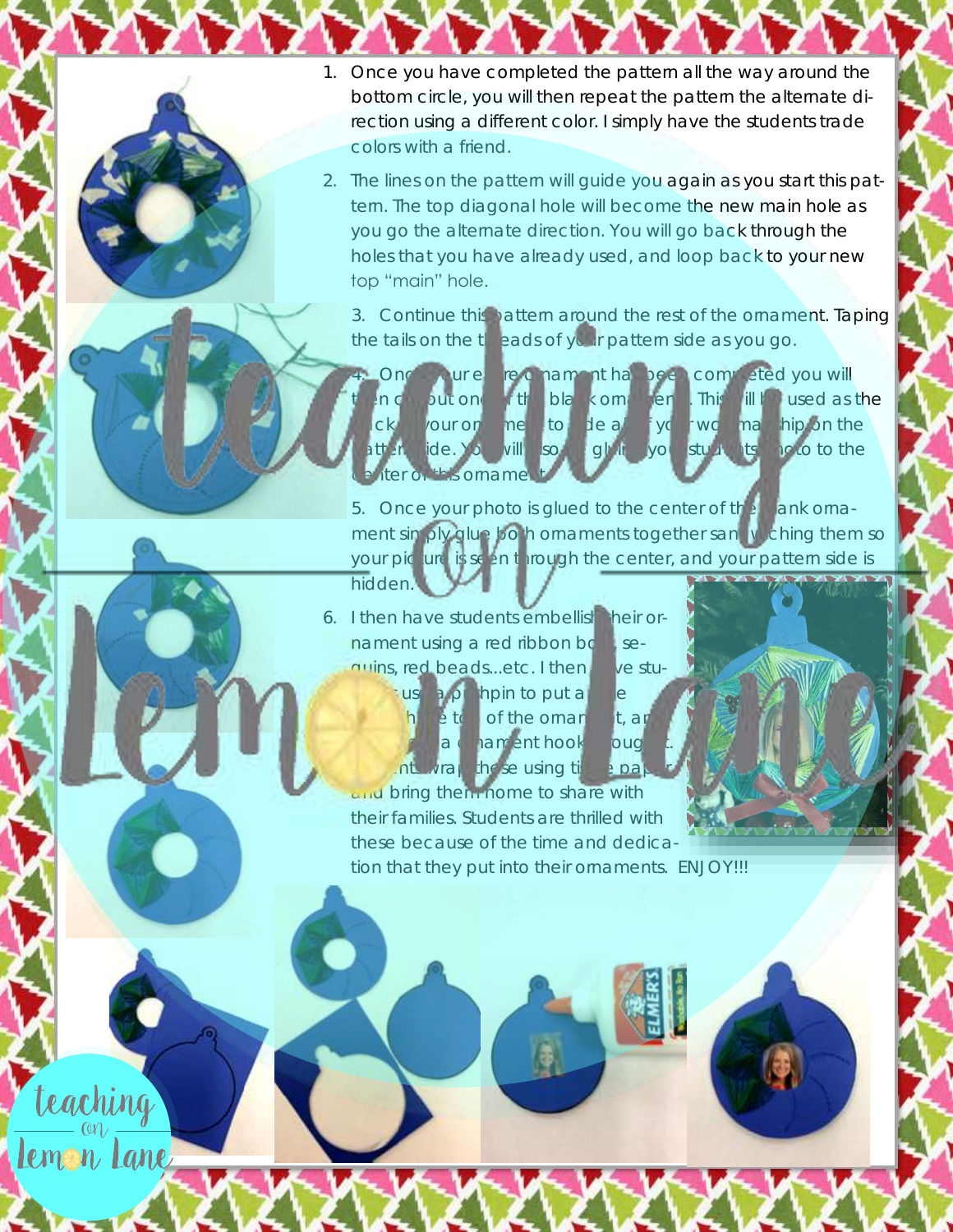UbleShoot [The most common hiccups your students will run into will be an bunny ear knot, and having](https://www.teacherspayteachers.com/Store/Teaching-On-Lemon-Lane)  their holes tear like a perforated paper. Below is how I address them in my own classroom.

achin Above is a knot that I like to call a bunny ear knot. Though it appears to look really mean

this little guy isn't as tough as he seems. Simply place your needle through the bunny ear pop and try giving it a tug. The loop will either continue **this slip towards your needle get**ng smaller and smaller until you can take your needle can and continue to pull until the

inot release. Or rab both ends of the string with the knowin the middle and pull of ite direction until the knowledge undone. If you can't undo a knowledge it loose, it loose, a knot simply cut it and ape the loose tail down on the pattern side. Then  $\lim_{n \to \infty}$  as if you had rethreaded a needle.

Lemon Lane

2. The next issue your students may run into is if their pattern tears along the holes like perforated paper. If this happens simply put a clear piece of tape on the split holes. This will hold them together. If necessary you can also use a clear piece of tape on the other side, just know it may show through on the actual ornament. Once you have placed the tape have the students pierce the holes again with a [push p](https://www.teacherspayteachers.com/Store/Teaching-On-Lemon-Lane)in, before resuming the pattern.

If you run into any other issues teaching contact me I'd be happy to help!

~Mrs. Doxey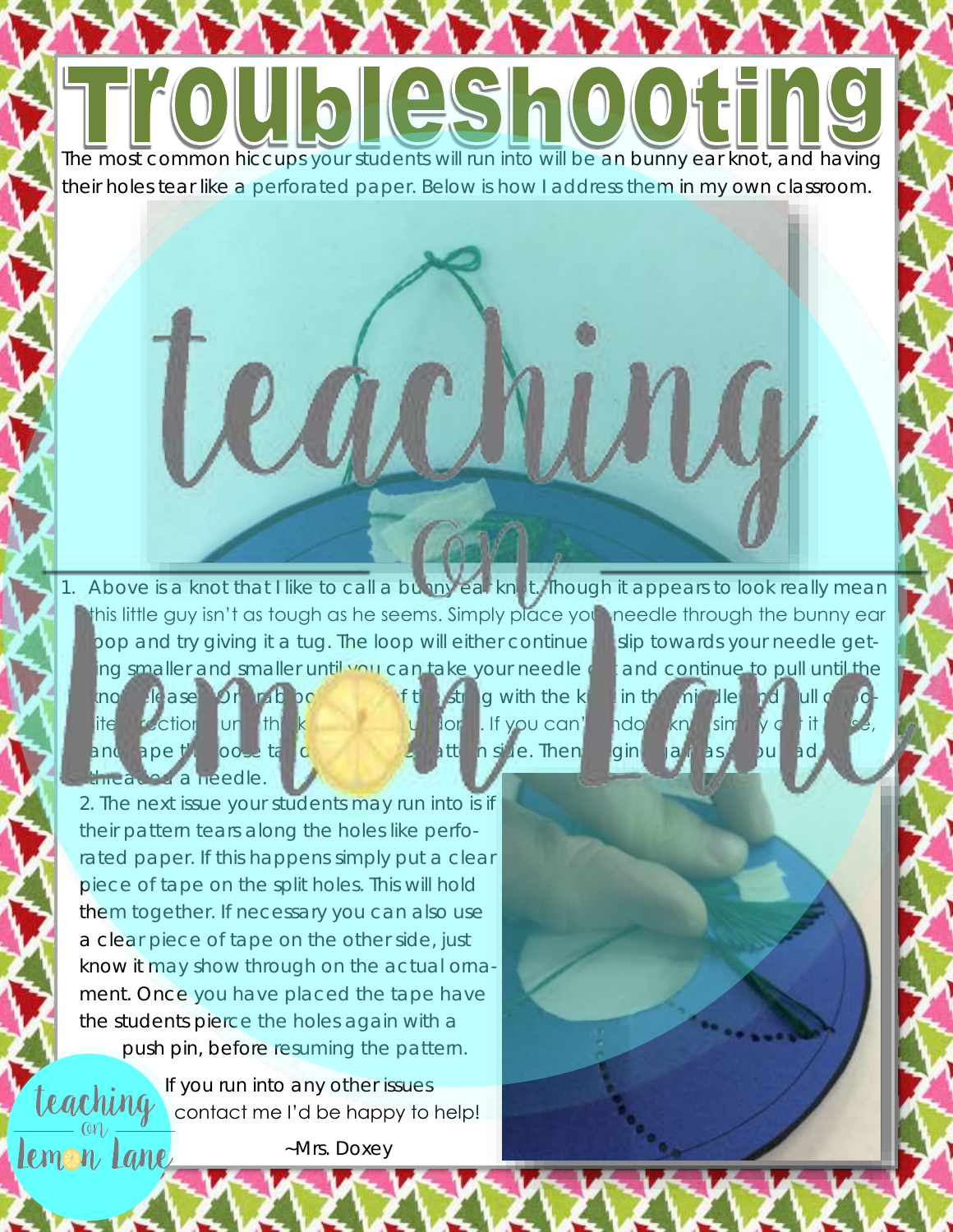the pattern.

teaching

Lemon Lane

I have also created 2 string art portrait templates for you and your students to enjoy. These patterns are easy to use simply follow the pattern shown. If a pattern is not shown it simply just means to repeat on the  $\alpha$ ditional shapes tars on these pattern are a symbol for being a "main" hole. Doughnut hapes also are a symbol for being he "main" ble on

 $\bullet$   $\bullet$ 

Templates included are for a 5x7 portrait and an 8x10 portrait. Both would look beautiful framed in a dollar store frame!

When I do string art I like to supply each student with their own needle, and embroidery thread. Below is my favorite pack of needles, because of the magnet that I place on the whiteboard to keep the needles, and the larger needle eye they have making it easier for students to thread their needles.

[Click here for Walmart Prices](http://bit.ly/2hwKCsP)

## [Click here for Amazon Prices](http://amzn.to/2hxn47w)

\*\*I simply bought mine at a JoAnn's, bring your teacher ID for a teacher discount!

[Click here for one of my favorite embroidery thread packs.](http://amzn.to/2hFYpk6)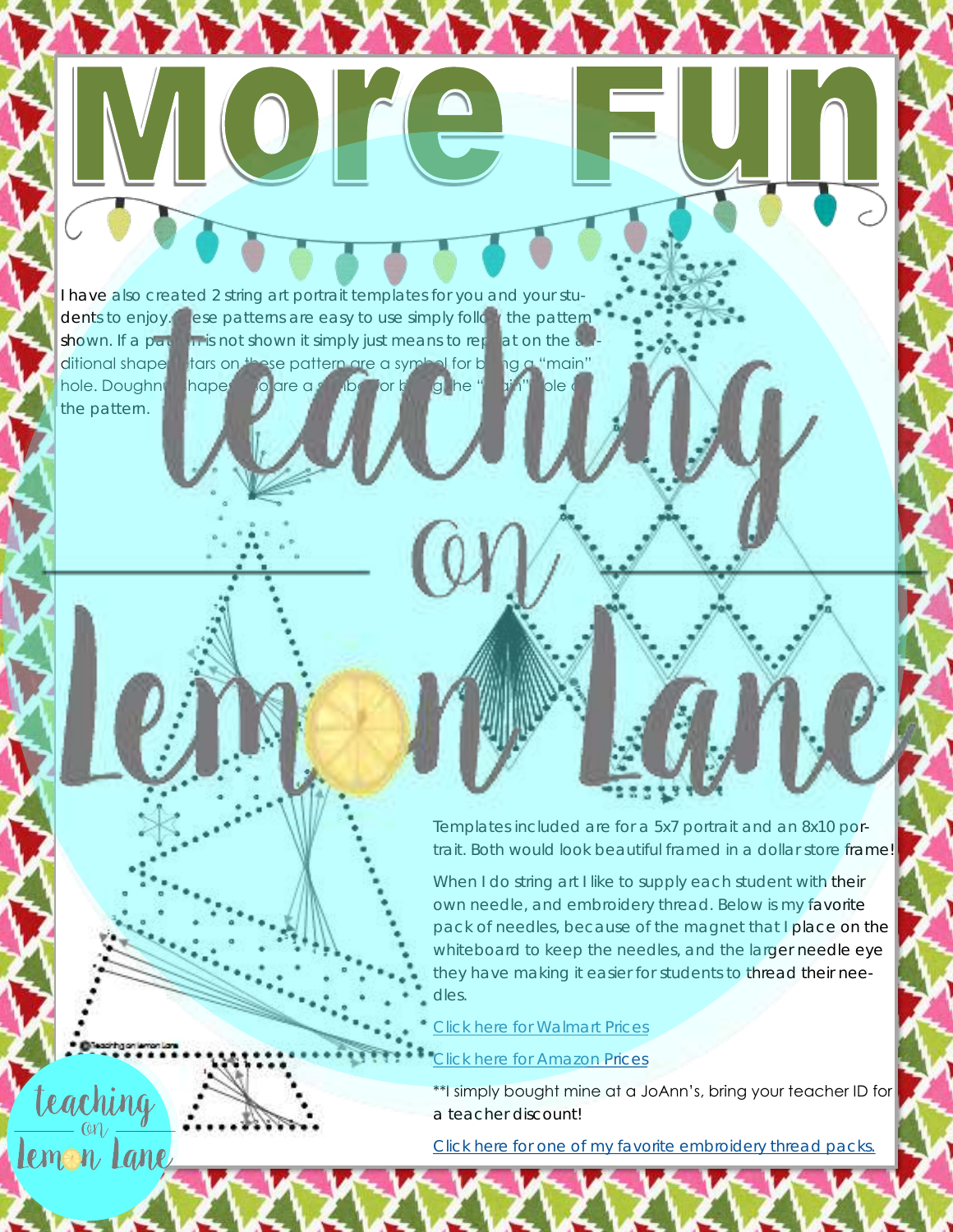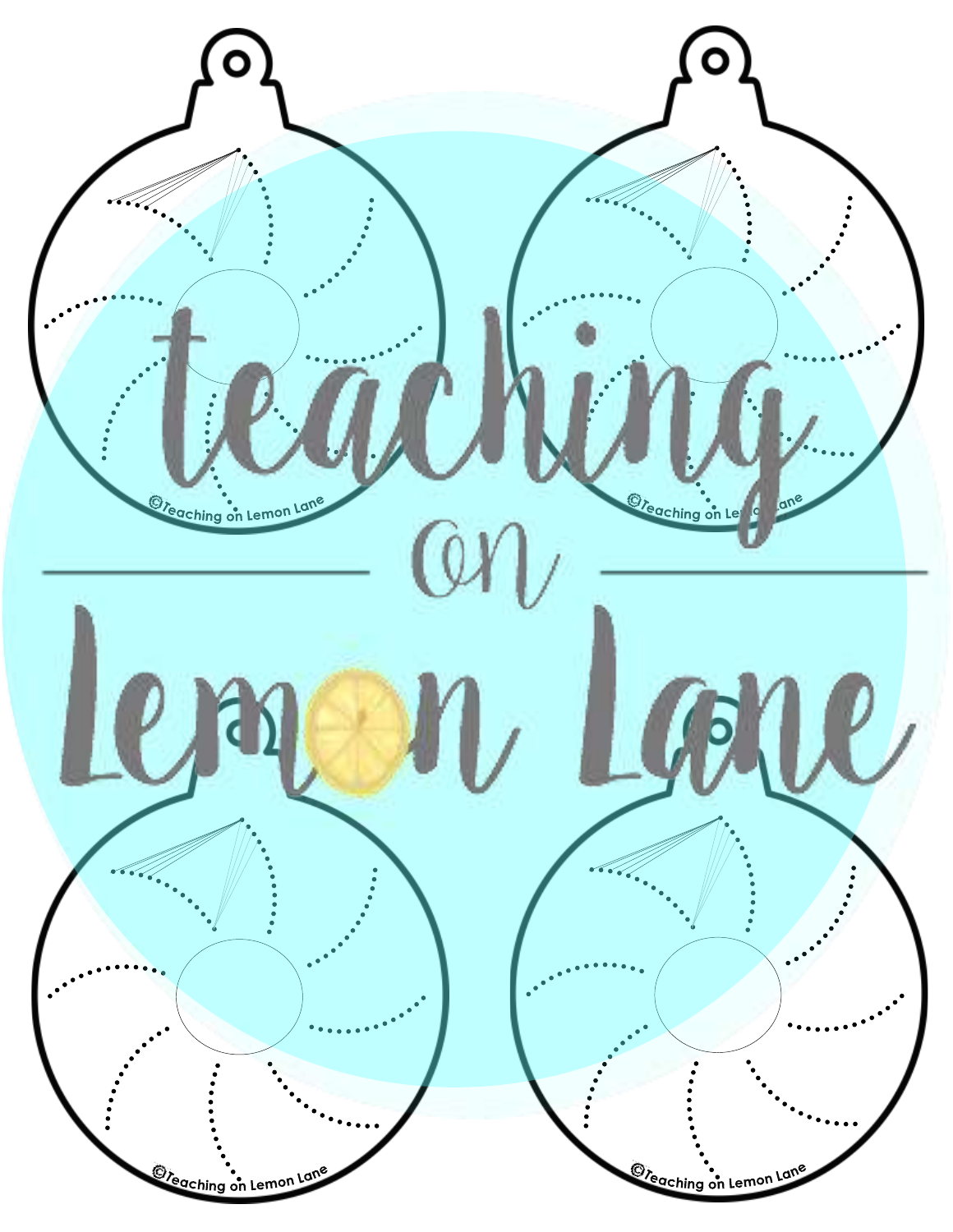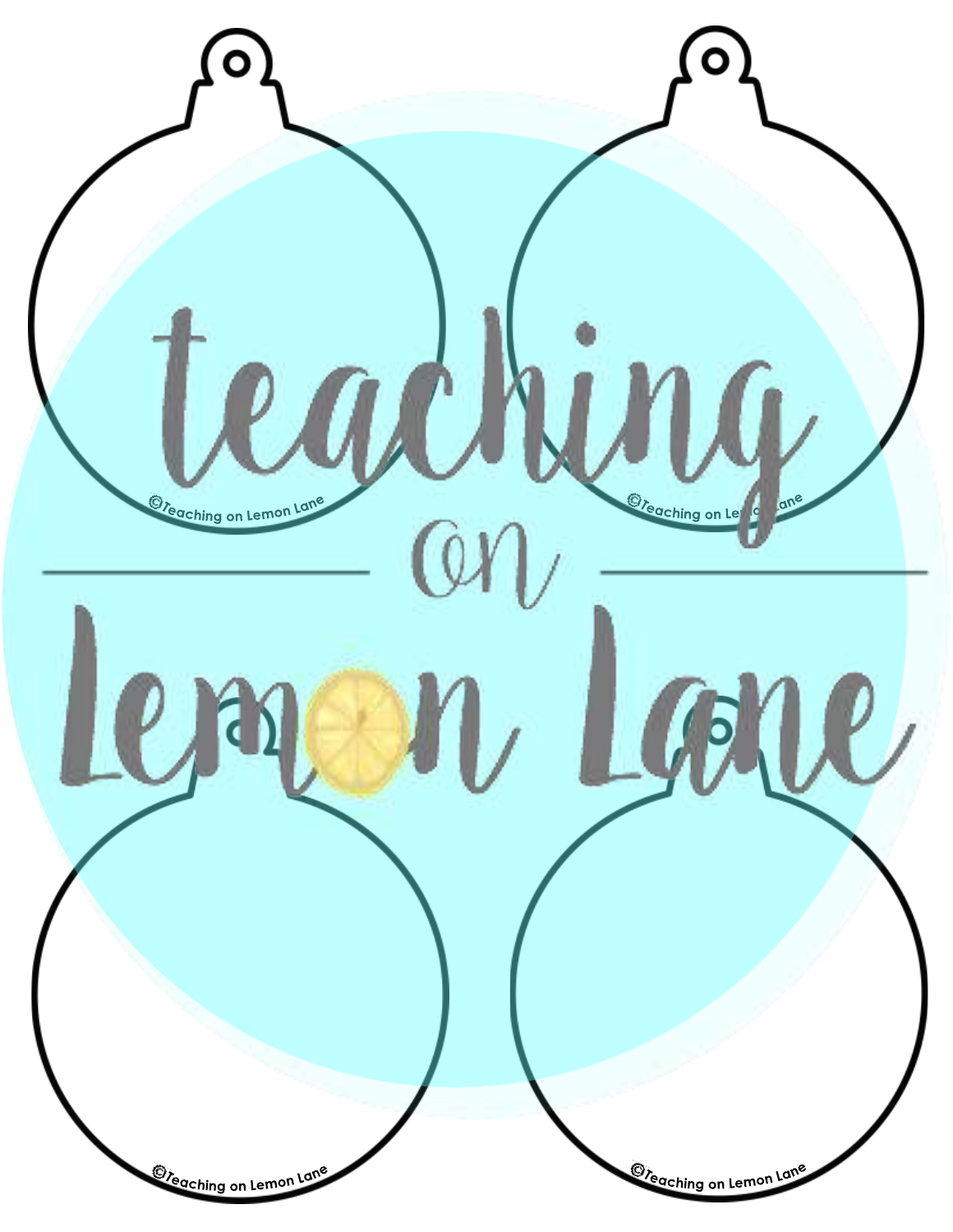